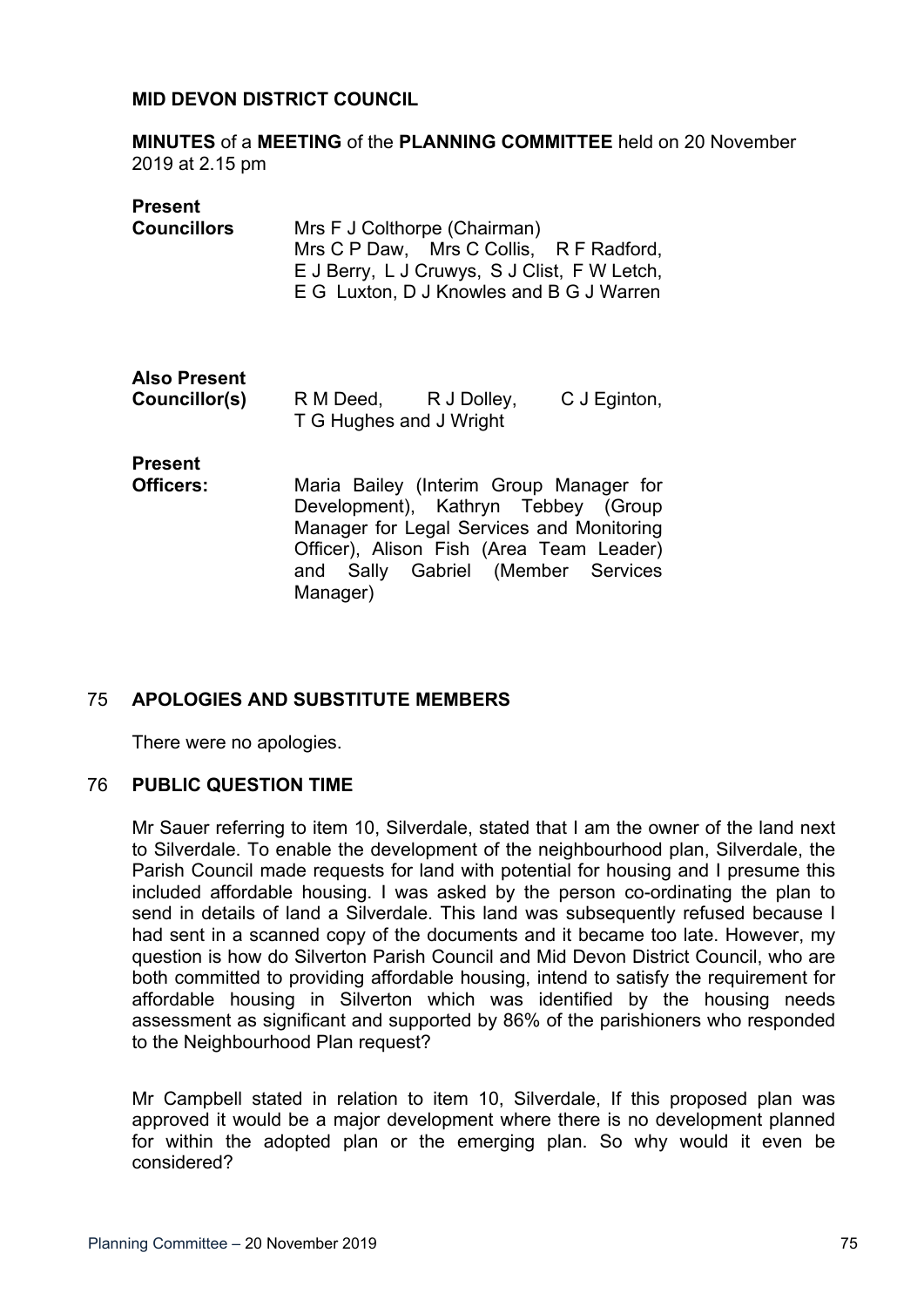Mrs Campbell also referring to item 10 stated that I think you can see from the people behind me that have come from Silverton how strongly we feel about this. If members refuse the application as they were minded to do last month and the Mid Devon Local Plan is adopted between now and any potential appeal can you confirm which polices the appeal, would be determined against? It is my understanding that when the local plan is adopted that any potential appeal would be refused because the site is outside the settlement area.

Mr Berry referred to the development at Post Hill in item 9 and stated in principle I have nothing against the use and it would fit well in that location however, I am very concerned that Post Hill has a particular character and is visible for a long way heading east up Blundells Road to Post Hill with houses set well back from the road and a green corridor vista up to the tree top of Post Hill. From what I can see of the application houses 1 and 2 will stick out from a long way up Blundells Road and will be completely at odds with the local character that currently exists. I was minded to have a quick look at the design guides, specifically for this area, and I'll quote page 27, some of the natural features that inform the design guide include:

- a. Existing site boundaries
- b. Vistas towards the North from the North East; and
- c. A sensitive edge treatment between development landscape

*Page 37, this is achieved by adhering to the structure imposed by the existing landscape considering the topographical constraints and upholding qualities and characteristics of the rich landscape setting to the east of the town.*

*Page 54, to this end the…… existing characteristics should be designed as a green boulevard the highest hierarchical new street typology. The buildings typology on the North side of the proposed green boulevard reflect the grandeur of a green boulevard whilst respecting the existing neighbourhood Post Hill properties. The existing mature trees are a valuable asset to the site, these are to be retained".*

Therefore my question, bearing in mind the character of that particular location and the views coming up Blundells Road, the main artery out of Tiverton I would ask why the plan has put houses 1 and 2 right out on the highway where they will be completely visible in the landscape all the way up Blundells Road towards Post Hill? My question is why can't those houses be pushed just a little bit back further from the road so you will maintain that green vista boulevard feeling as you go up through the road? I've put together some slides which show the building line and which show that houses 1 and 2 are well ahead of the building line and with the visibility, you will be looking towards the top of the hill at two new houses. I'll leave that for the consideration of the committee but my question is can the design be changed to push houses 1 and 2 further back into the development, away from the road?

Peter Dumble stated he had 5 questions in relation to agenda item 8, Sampford Peverell:

Could planning officers confirm whether any prior consultation took place with the applicant before submission of the planning application (as would be normal)?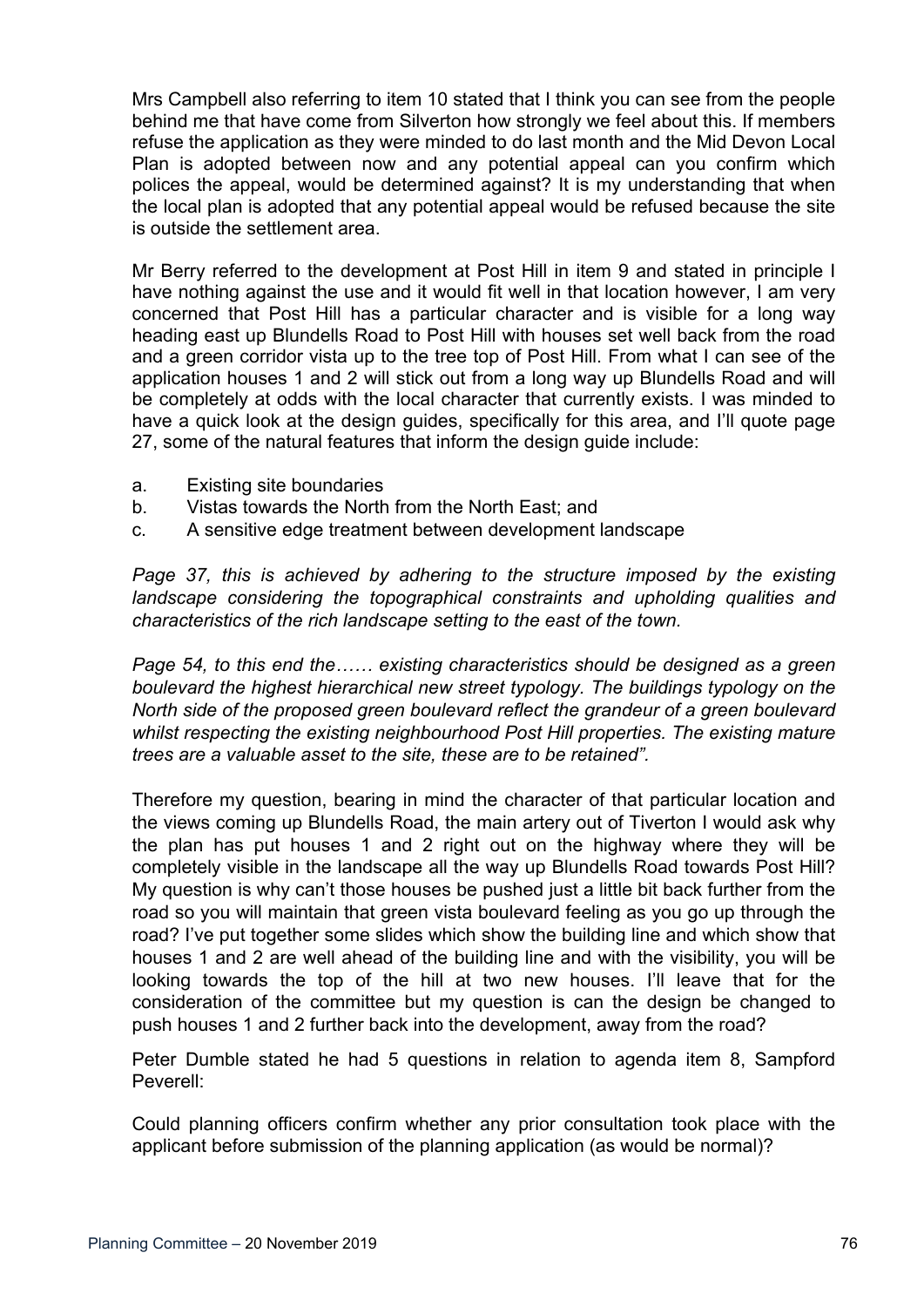Could planning officers explain to the committee and to members of the public why this application, which is identical, to that refused by the planning committee in July and currently subject to an appeal has been allowed, when there are powers under section 70B of the Town and Country Planning Act to refuse to accept the application in these circumstances?

Could Planning officers confirm that they took legal advice in relation to making the decision to validate the application and if so, from whom was this advice received and when? And if not, why not?

Could planning officers confirm that the decision on this application will be referred to committee?

Conservation interests are a vital consideration in this new application. An invitation to visit and view from inside 44 Higher Town (Grade ll listed farmhouse within the village conservation area) has been issued in a letter from the owners and which is available to view on-line as a comment to the planning application.

This invitation has been offered many times but it has been ignored. Equally, a properly constituted site visit has never taken place. This should involve the applicant, the parish council and a representative from objectors. It is about time this process was carried out transparently, fairly and correctly.

It really is very important that you at least see inside no 44 Higher Town to fully appreciate the harm to amenity that will be caused by the development. Could I therefore ask Councillors to insist this invitation is taken up?

Cllr Melville from Silverton Parish Council, referring to item 10, Silverdale, stated that the views of the parish Council and our lack of support for this application are well known and rehearsed previously. Today I want to bring a specific question for you. In the last few months Devon County Council Highways we have noticed have been inconsistent in their submissions which would involve vehicles entering the A396 from the side roads along this section. On one day it is deemed safe and on another it is unsafe only 4 days ago at 6.10pm in the evening, 3 cars collided on this very stretch on the A396 Tiverton Road where vehicles from this proposed development will be emerging if it's approved. One of the vehicles plunged 15 feet down into a field trapping the occupant, closing the road for several hours, requiring the air ambulance to be deployed, alight in Silverton and then convey the casualty who suffered head injuries. My question, will Councillors balance the advice they receive from Highways, with their own observations from their site visits, local knowledge and our live experiences as residents of Silverton because this stretch of road with its limited view junction is not suitable for a 20 property housing development.

Cllr Wright, Ward Member, addressed the committee on item 10 and stated that I could not attend the previous meeting but my views haven't significantly changed even with the implications report. I still think as the Ward Member the views against this development outweigh it but I do have 2 particular questions:

It's about the benefits and the tilted balance, they have to significantly and demonstrably outweigh the adverse impacts and I think we've heard a lot about the adverse impact of this to our community. My question is who do the Councillors on this committee feel is going to benefit from this development. We know that we have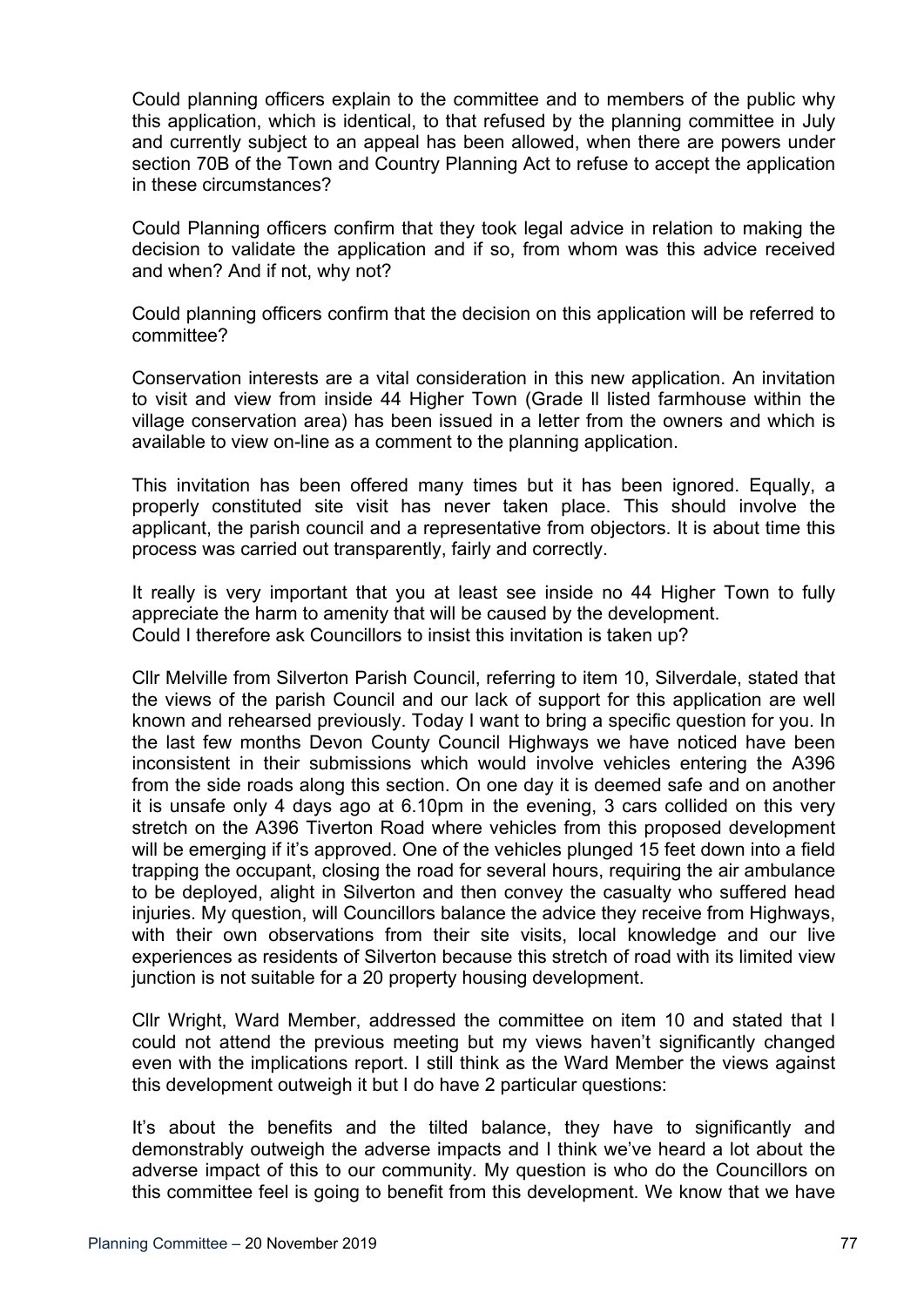got significant housing supply in the whole of Mid Devon, there's lots of properties for sale and quite a wide range of properties in our village so I would interested to know who the benefactors are?

The other one is a more technical one and I don't know enough about planning law to know whether it applies. I was trying to find out where tilted balance would apply through internet research and there seems to be an awful lot of case law which talks about this 5 year supply of land. I found one case, Green Lane Chertsey Developments Ltd vs SSHCLG, this is a 2019 case and it says 'further the court even went so far as to suggest that in light of the wording of paragraph 11 the tilted balance should have been treated as being engaged in a case unless there was positive evidence of a 5 year housing land supply so as to justify its disapplication'. So I do believe that at the end of the impact report it does talk about a 7 year housing supply? I just wondered if this case is applicable because we clearly have quite a large housing supply in Mid Devon.

Jenna Goldby also referring to item 10 on the agenda stated she wanted to ask a question regarding the 20 dwellings in Silverton. My question is regarding the traffic and the parking issues at that end of the village and I want to know what time and what day the surveys have been carried out on the traffic and the parking in that area. We have recently had some near miss accidents which I know have been reported on the Mid Devon Website and we've recently had an incident where a fire engine was unable to reach that end of the village. The parking issues are now actually starting to put people's lives in danger at that end. Development of 20 more houses is going to increase the parking and the traffic significantly in this area so my question is what days have the surveys been carried out and also will further consideration be put in place since the recent issue of the fire engine.

The Chairman indicated that answers to questions would be given when the items were debated

Mr Dumble would receive a written response.

## 77 **DECLARATION OF INTERESTS UNDER THE CODE OF CONDUCT**

Members were reminded of the need to declare any interests when appropriate.

## 78 **MINUTES OF THE PREVIOUS MEETING (00-20-03)**

Subject to replacing the word 'not' with 'nor' in the resolution under Minute 70 (a), the minutes of the meeting held on 23 October were approved as a correct record and signed by the Chairman.

## 79 **CHAIRMAN'S ANNOUNCEMENTS (00-21-18)**

The Chairman welcomed Mrs Maria Bailey (Interim Group Manager for Development) to the meeting.

#### 80 **MEETING MANAGEMENT**

The Chairman indicated that she intended to take Item 10 (Silverdale, Silverton) as the next item of business, this was **AGREED.**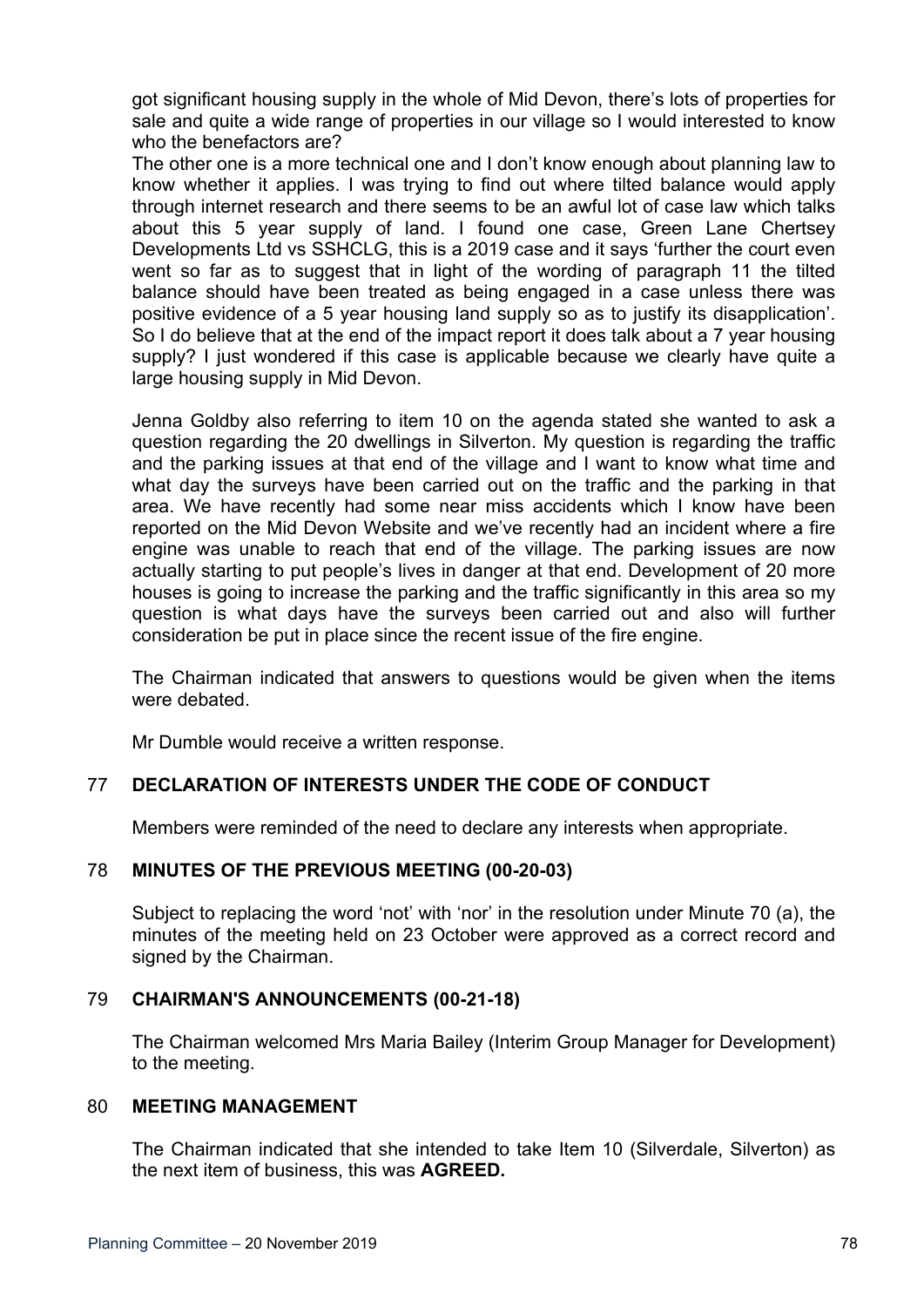# 81 **APPLICATION 18/02019/MOUT - OUTLINE FOR THE ERECTION OF UP TO 20 DWELLINGS AND ASSOCIATED ACCESS - LAND AT NGR 295508 103228 (SILVERDALE), SILVERTON (00-22-15)**

The Committee had before it \* a report of the Head of Planning, Economy and Regeneration regarding the above application which at the Planning Committee meeting on 23rd October 2019, Members had advised that they were minded to refuse the above application and invited an implications report for further consideration.

The Interim Group Manager for Development outlined the contents of the report by way of presentation highlighting the site location plan, the proposed access onto the site, the indicative site layout, the highways and access plan which identified the proposed footways and shared surfaces and provided photographs from various aspects of the site. She walked through the implications report highlighting the reasons for refusal that members had identified at the previous meeting:

The Local Plan Review is at an advanced stage and neither the adopted Local Plan nor the Local Plan Review allocate this site which lies outside of the settlement limits of Silverton for housing development.

She explained that the policies within the existing Local Plan were out of date and not in accordance with the NPPF, therefore those policies had limited weight. Limited weight should also be given to the emerging Local Plan as it had not been adopted, therefore the tilted balance had to be applied.

The Council considers that it is able to demonstrate a 7.43 year housing land supply without the development site and there is no need for this further housing.

She explained that the authority did have a 7.43 year housing land supply but that the Local Plan policies were out of date, therefore the tilted balance had to be applied and that limited weight should be given to policies COR3, COR 17 and COR 18. She also outlined the housing need identified within the report.

#### The development would have an unacceptable visual impact.

She explained that the proposed development site was surrounded by modern development with the western site looking onto open countryside, the presence of the new dwellings would sit within the existing landscape and that it was not accepted that this would impact on the visual amenity.

#### Unacceptable harm would arise as a result of the proposed access arrangements and traffic generation arising from the development.

She explained that the Highway Authority were the expert consultees and that the Highway Authority did not agree that unacceptable harm would arise as a result of the proposed access arrangements and that the proposal was in accordance with the NPPF.

If granted the development would have an unacceptable cumulative impact with other housing granted in the village.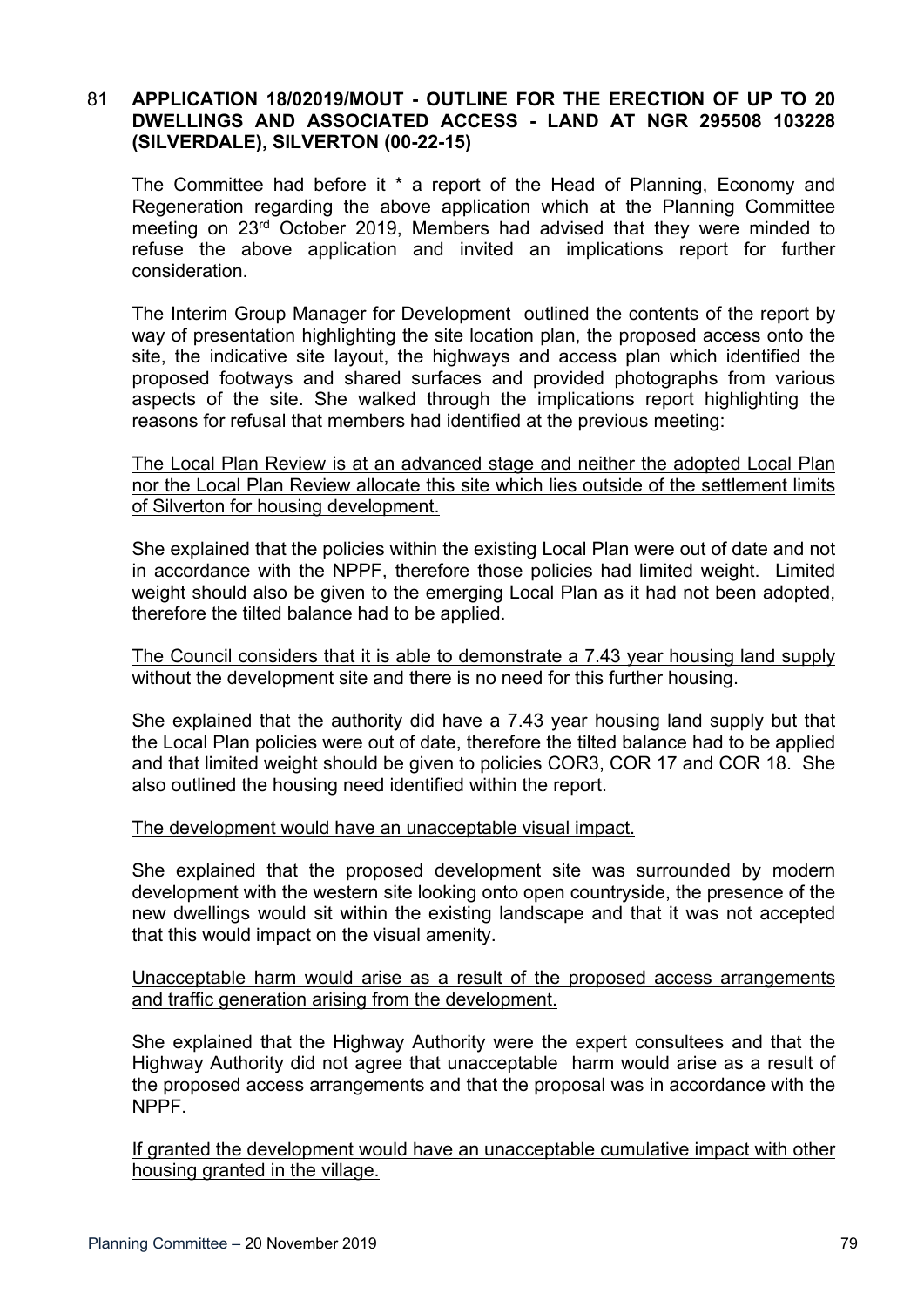She explained that 20 additional dwellings in the village was only an increase of 2.2% in dwellings, this was not considered unacceptable.

Providing answers to questions posed in public question time, the Interim Group Manager for Development stated that she had answered the question of the housing need and affordable housing through her presentation, there was no development plans for the site, so therefore the tilted balance within the NPPF would be applied. The letter from the objectors had been distributed to the committee and any appeal would consider which policies to apply. If an appeal took place and the Local Plan had been adopted, then yes the new Local Plan policies would apply. If not then the existing policies would apply and these were out of date. The highway representations had been received from the Highway Authority who were the expert consultees for the application. With regard to the tilted balance within the NPPF, this had been explained.

Discussion took place regarding:

- Within the reasons for refusal at 3.1 of the report, there was no mention of COR17 or COR 18 within the existing Local Plan or policies S13 and S14 within the emerging Local Plan, it was felt that these policies had limited weight and should be included within the reasons for refusal.
- The site was not included in either the existing or emerging Local Plans and that 61 houses were for sale within the village and whether there was a need for the additional housing.
- People were being encouraged to walk or cycle to work, but there was no regular bus service in the village.
- The highway surveys that had taken place.
- The need to identify material planning considerations for any refusal.
- Road safety issues onto the Exeter road.

It was therefore

**RESOLVED** that the application be refused on the following grounds:

The development is for the erection of up to 20 dwellings outside the settlement limit boundaries of Silverton and represents a major residential proposal on a site for which there is no development planned for within either adopted or emerging policy and for which there is no current need as the Council can demonstrate a 7.43 year housing land supply without this site. The Local Planning Authority consider that the proposed unplanned development would have an unacceptable visual impact, would cause unacceptable harm as a result of the proposed access arrangements and traffic generation arising from the development and would have an unacceptable cumulative impact on Silverton when taking into account other housing granted in the village. When tested against Paragraph 11 of the National Planning Policy Framework the Local Planning Authority consider that the adverse impacts of the proposed development would significantly and demonstrably outweigh the benefits when assessed against the policies of the Framework as a whole as well as being contrary to Policy COR1, COR2 and COR9 of the Mid Devon Core Strategy (Local Plan Part 1) and Policies DM1 and DM2 of the Mid Devon Local Plan Part 3 (Development Management Policies) and policies COR17 and COR18 of the Mid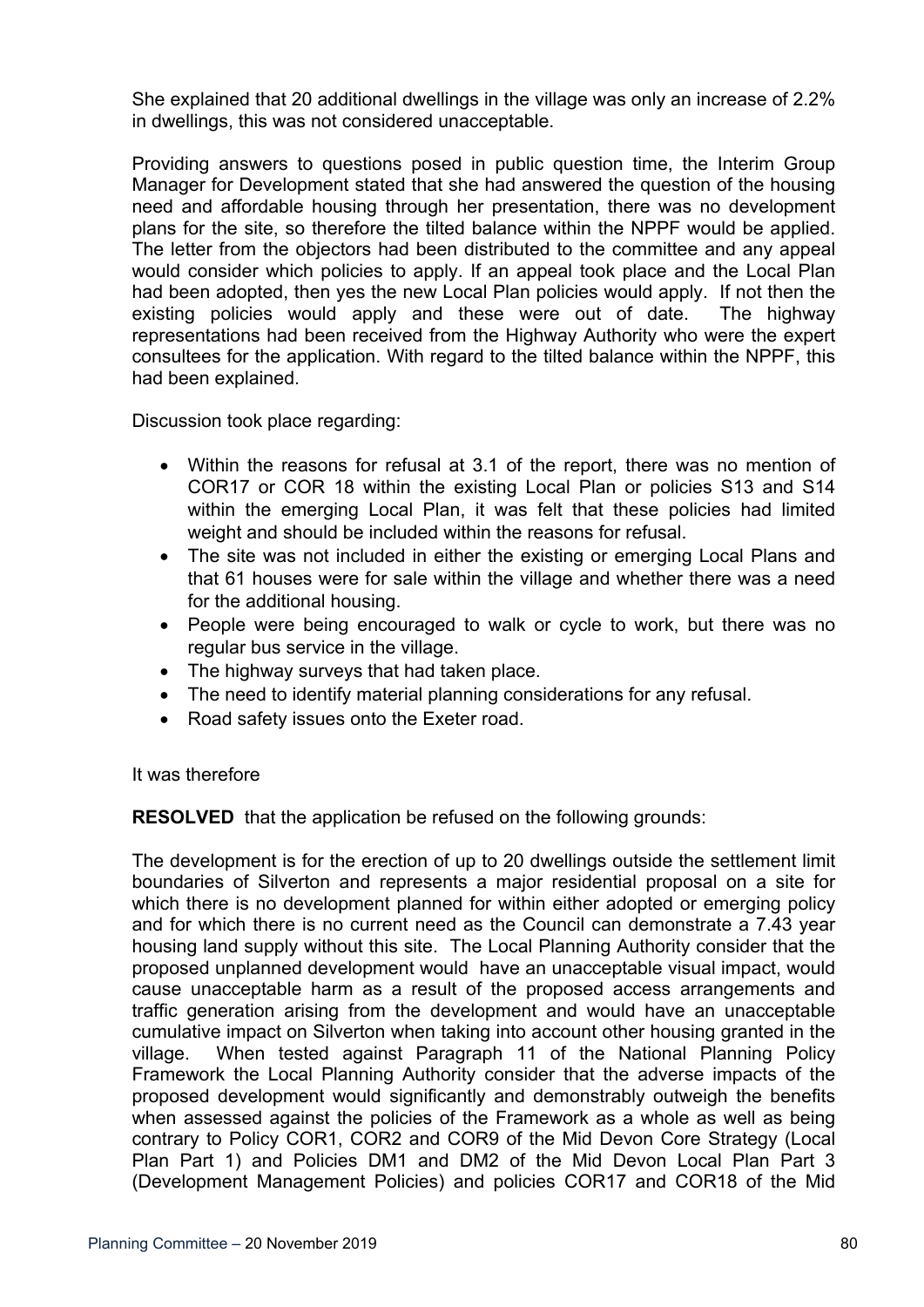Devon Core Strategy (Local Plan Part 1) and policies S13 and S14 of the emerging Local Plan Review.

(Proposed by Cllr B G J Warren and seconded by Cllr Mrs C A Collis)

Notes:

- i) Cllr Mrs C P Daw declared a personal interest as she was a trustee of a horse sanctuary in the village of Silverton;
- ii) A proposal to approve the application was not supported;
- iii) Cllrs Mrs F J Colthorpe and D J Knowles requested that their vote against the decision be recorded;
- iv) Cllrs Mrs C A Collis, R F Radford and B G J Warren would represent the Council should the application be appealed;
- v) \*Report previously circulated, copy attached to minutes.

# 82 **DEFERRALS FROM THE PLANS LIST**

There were no deferrals form the Plans List.

# 83 **THE PLANS LIST (00-51-01)**

The Committee considered the applications in the plans list \*.

Note: \*List previously circulated; copy attached to the signed Minutes.

# a) No 1 on the Plans *List (19/00718/MOUT – Outline for the erection of 26 dwellings – land at NGR 270904 112818 (The Barton), Belle Vue, Chawleigh).*

The Area Team Leader informed the meeting that the application had been considered at the previous meeting and it had been resolved to defer the application to allow officers to negotiate with the developer with a view to reducing the number of dwellings on the site to 20 in total. Officers had met with the applicant who did not wish to amend the number of dwellings sought and thereby wished the application to be determined on the basis of 26 dwellings.

He outlined the contents of the report by way of presentation identifying the site location plan, the access to the site and the indicative layout of the proposed dwellings and provided photographs from various aspects of the site. He highlighted the Highways Authority's updated view within the update sheet with regard to the number of dwellings being proposed for the shared highway surface. He explained the allocation of the site within the emerging Local Plan, the lack of objection from the Lead Local Flood Authority and the Highway Authority and the need for affordable housing in the village.

Further consideration was given to: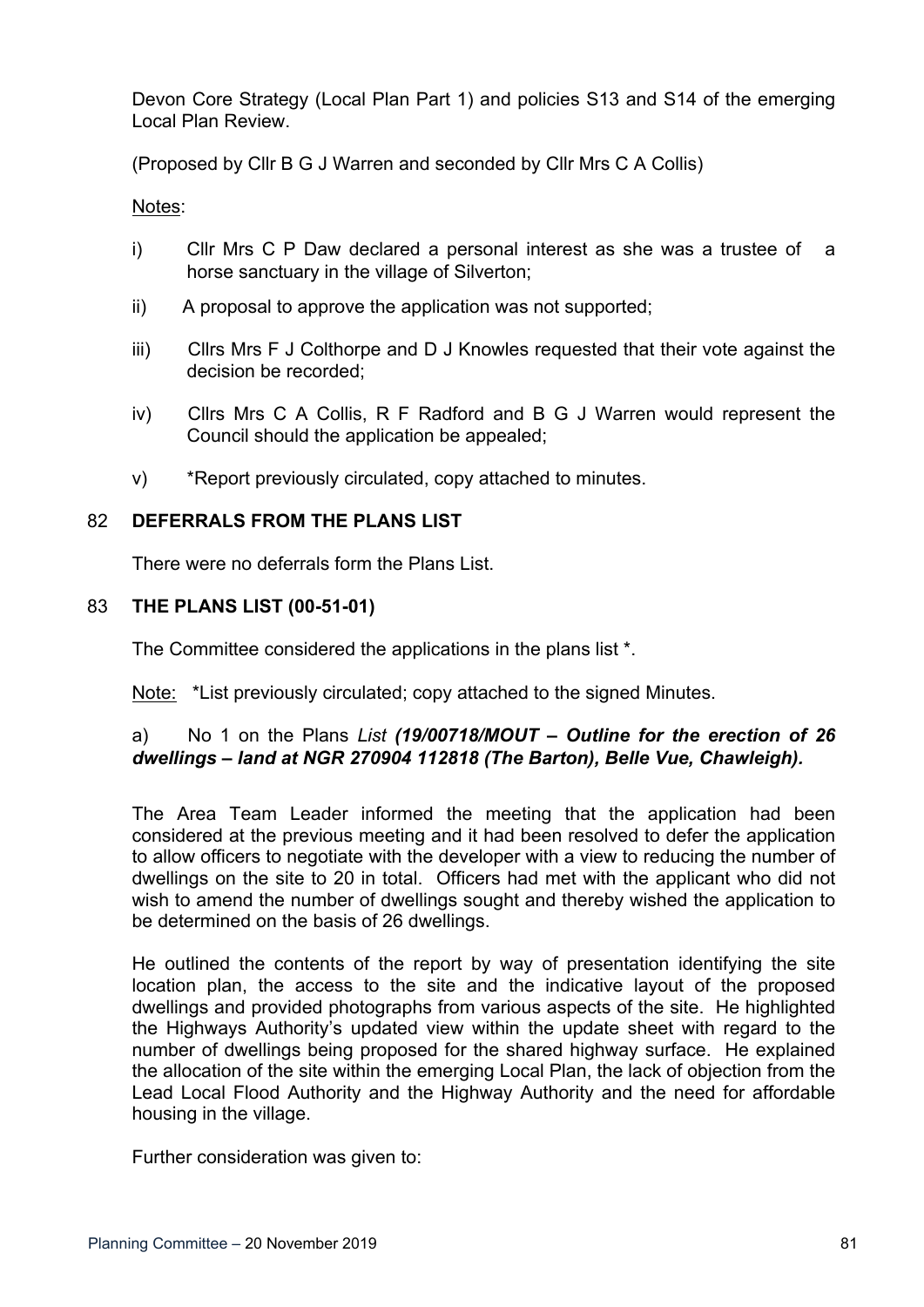- The views of the applicant with regard to the allocation within the emerging Local Plan for a minimum of 20 dwellings on the site with 30% affordable housing, the lack of objection from consultees and that the internal layout of the site would be dealt with under reserved matters.
- The views of the Parish Council with regard to the number of dwellings proposed on the site and that 20 dwellings had been agreed with the Parish Council, however there had been no further dialogue with regard to the increase in the number of dwellings.
- The views of the Ward Member with regard to the increase in the number of dwellings on the site above the number within the allocation and whether this would set a precedent across the district.
- The proposed project within the parish for the public open space contribution.
- Any reserved matters application would deal with the detailed proposals.
- The allocation had outlined a minimum of 20 dwellings on the site.

It was therefore:

**RESOLVED** that the application be deferred to allow a site visit to take place by the Planning Working Group to consider:

- The impact of the traffic from the 6 additional dwellings
- The site access
- Possible road safety issues
- The impact of the development on the living conditions of neighbouring properties
- The impact of the development on heritage assets

(Proposed by Cllr F W Letch and seconded by Cllr Mrs C A Collis)

Notes:

- i) Cllr C J Eginton made a declaration in accordance with the Protocol of Good Practice for Councillors in dealing with Planning Matters as he had been involved in discussions with the Parish Council, the applicant and objectors to the application;
- ii) Cllr B G J Warren made a declaration in accordance with the Protocol of Good Practice for Councillors in dealing with Planning Matters as he had received a letter from the agent
- iii) Mr Turner (Applicant) spoke;
- iv) The Chairman read a statement on behalf of the Chairman of Chawleigh Parish Council;
- v) Cllr C J Eginton spoke as Ward Member;
- vi) A proposal to grant permission was not supported;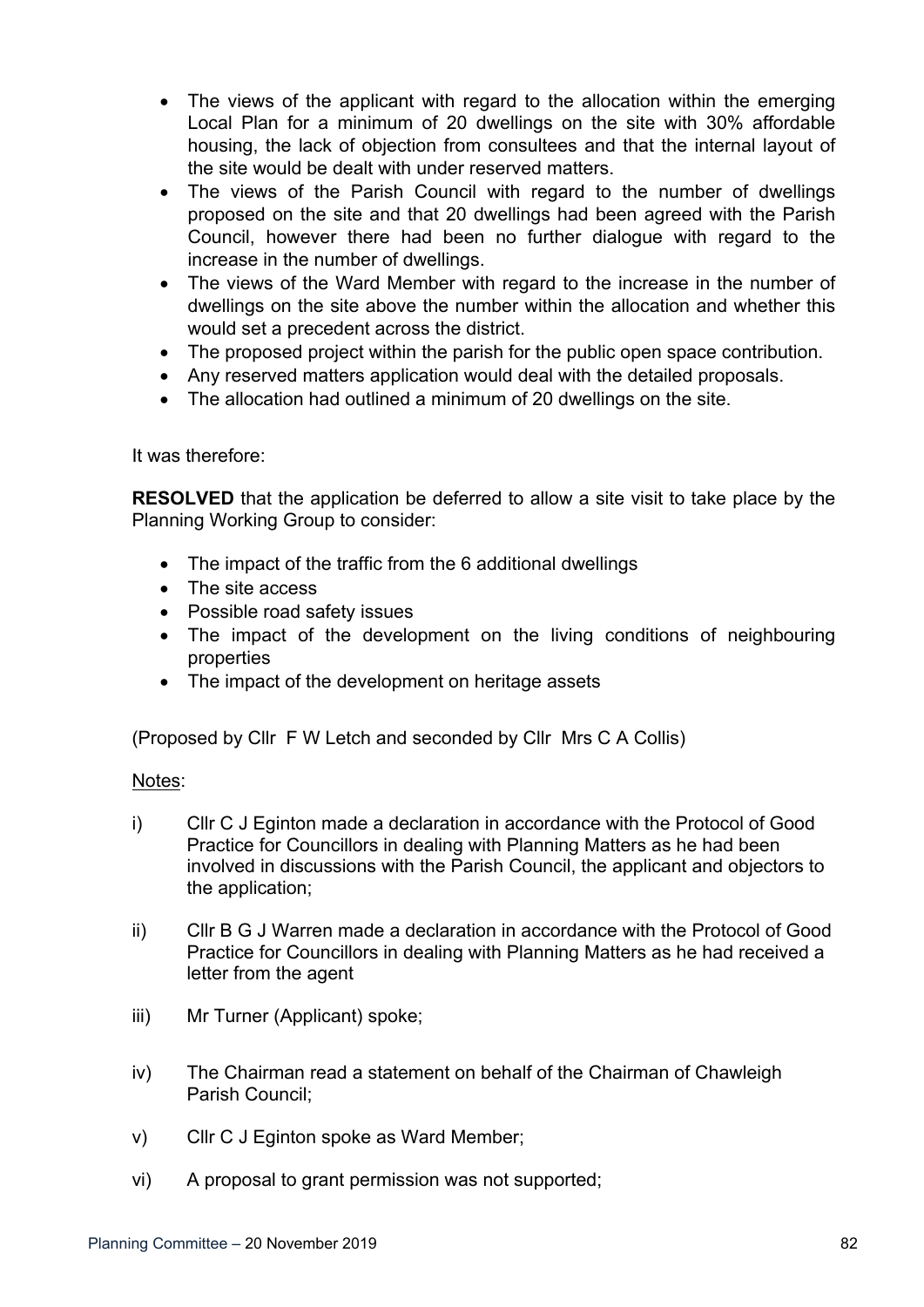### vii) The following late information was reported:

Highway Authority - 15<sup>th</sup> November 2019

The above application was deferred by the planning committee for a review of the development, and the applicant has requested that the Highway Authority clarify its position in relation to the quantum of Housing being proposed from a shared surface road. In the initial response the Highway Authority commented on the delivery of 28 dwellings, but referred to the Design guide numbers and the previously agreed figures with the Parish council. The applicant subsequently reduced these numbers to 26. The design guide recommends 25 from a straight Cul-de-sac and turning head and up to 50 for a crescent. The application combines a straight Cul-de-sac (the existing) with a crescent (proposed). The Highway Authority advised that the 25 figure was flexible. Therefore the Highway Authority would raise no objection to the provision of

26 units on top of the existing from a shared surface road given the combination of the two types and the minimal increase above the lower figure. This position is subject to the conditions previously recommended.

## **Recommendation: THE HEAD OF PLANNING, TRANSPORTATION AND ENVIRONMENT, ON BEHALF OF DEVON COUNTY COUNCIL, AS LOCAL HIGHWAY AUTHORITY,HAS NO OBJECTION TO THE PROPOSED DEVELOPMENT**

b) No 2 on the Plans *List (17/02020/MFUL – Erection of building comprising 44 retirement apartments with associated communal lounge, manager's officer, guest suite, rechargeable electric buggy store, car parking, substation and landscaping – Astra Printing and Crown Works site, Willand Road, Cullompton).*

The Area Team Leader outlined the contents of the report by way of presentation explaining the site location plan which highlighted that the site was outside of the conservation area, the site was currently covered with existing buildings and that there was a full demolition programme due to take place. She identified the surrounding houses and explained that the current access to the site would remain and that parking would be retained to the north of the site. She outlined the proposed floor plans for the development, the proposed elevations and photographs taken from various aspects of the site.

Consideration was given to:

- The lack of a Section 106 agreement
- The views of the agent with regard to the local need for retirement accommodation in the town, the NPPF which outlined the need to provide retirement accommodation, the pedestrian crossing which was part of the application which would give access to the bus stop, the release of family homes in the town, employment opportunities and new homes on a brownfield site.
- The sensitive design which was thought to be in keeping with the surrounding area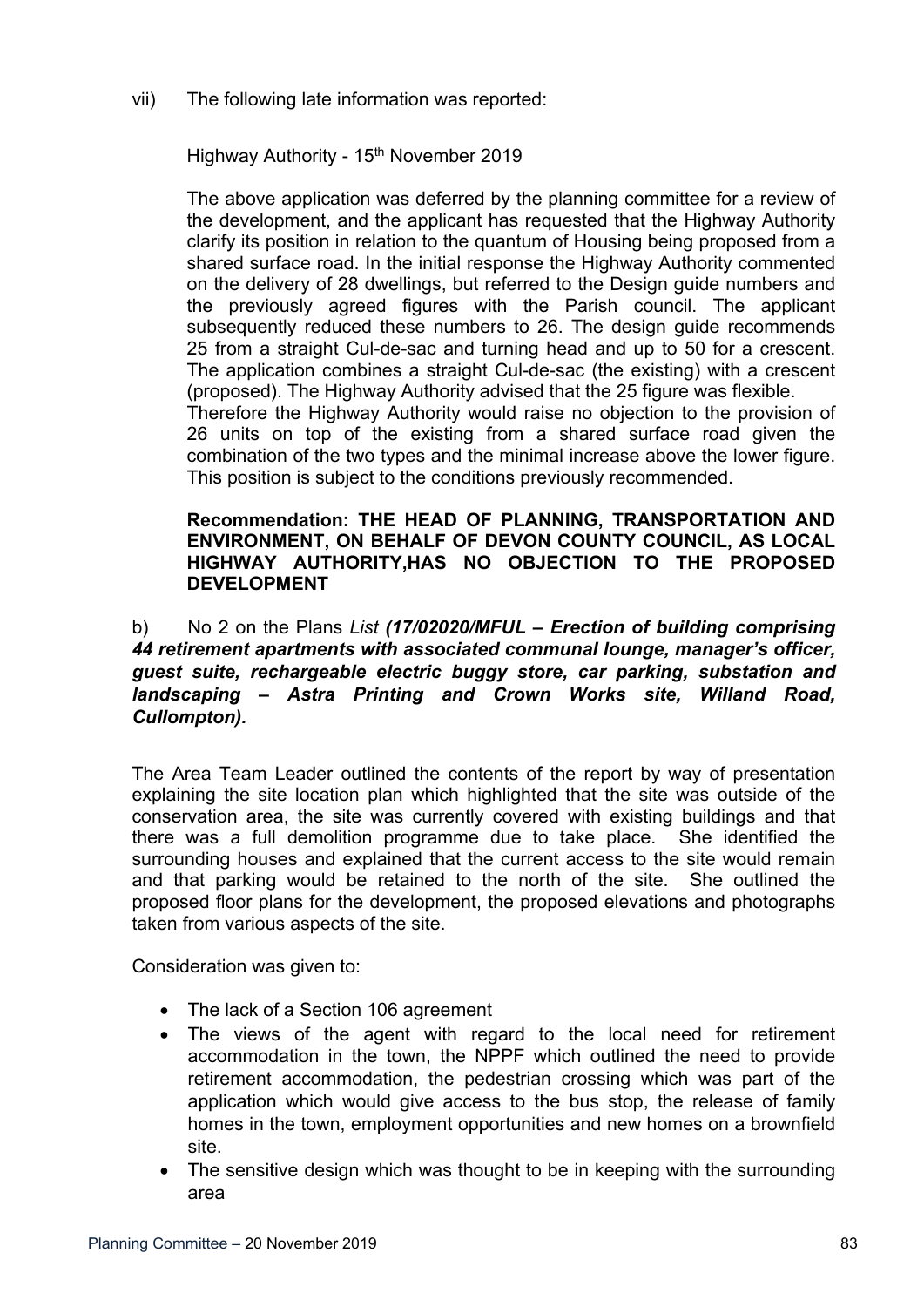**RESOLVED** that planning permission be granted subject to conditions as recommended by the Head of Planning, Economy and Regeneration.

(Proposed by Cllr Mrs C A Collis and seconded by Cllr L J Cruwys)

Notes:

- i) Mr Bendinelli (Agent) spoke;
- ii) The following late information was provided:

Please note the following amendment:

- a) The description should read 43 apartments not 44 this is the case also where reference is made in the report to 44 apartments, this should be 43
- b) The number of parking spaces is 41 not 39
- c) No update to the drainage information has been provided but given that the LLFA satisfied that an 'overall improvement to the surface water drainage system is being proposed' it is considered that this can be dealt with via condition
- d) The balancing summary on page 69 should be amended to delete 'That benefit would be added to here by an off-site monetary contribution to affordable housing in the district'
- e) Local finance considerations on page 70 should be amended so that it reads 'With the introduction of the Localism Act 2011, the receipt of New Homes Bonus is a material consideration in the determination of planning applications although it carries limited weight.'
- f) Condition 10 should be amended so that the last sentence reads, 'The approved scheme shall be implemented in accordance with the agreed details'
- g) The reason for Grant of Consent should be amended so that it reads, 'The proposal would provide 43 additional apartments, thereby contributing appreciatively towards the supply of housing in an accessible location which is well positioned, with good pedestrian access to local shops, services and public transport links. As such, the Council attach significant weight to this consideration in the overall balance.

The proposed development would provide specialist accommodation for older people, for whom, according to the Planning Practice Guidance (PPG), the need to provide housing at a national level is 'critical'. Evidence of a need for additional housing for older people in Cullompton has been

presented by the applicant and the Council have no sound basis to challenge this. The Council is also mindful that the occupation of apartments would also free up a mix of housing for others. Therefore, the Council attribute significant weight to the benefits of providing housing to meet current and future demographic trends.

It is accepted by the Council that there is a significant need and policy requirement for the provision of affordable housing. However the applicant has been able to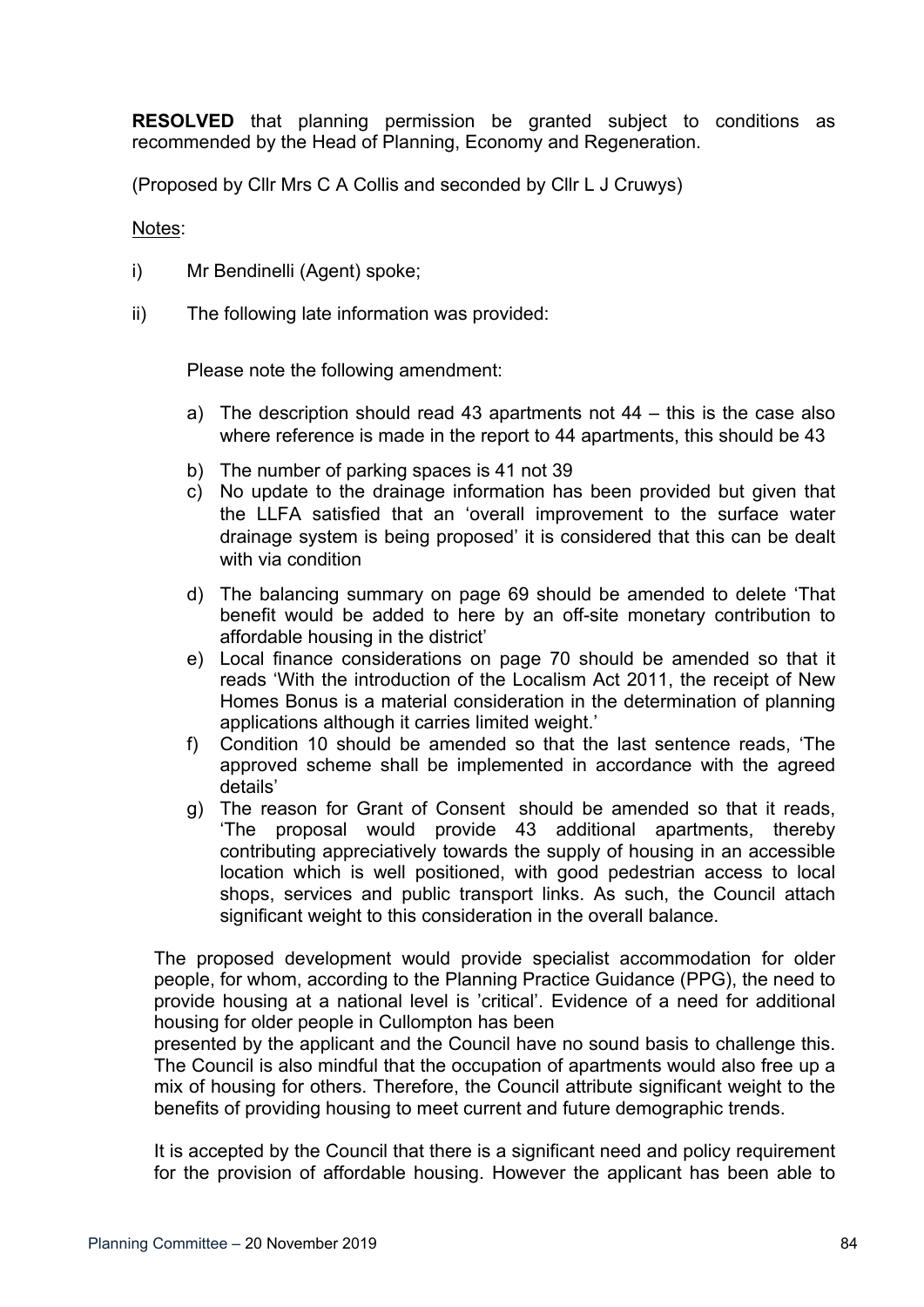successfully demonstrate that the scheme would be unviable with such contributions.

The Framework states that significant weight should be placed on the need to support economic growth. The construction of the proposed apartments would generate employment and the expenditure associated with the provision of 43 new units would benefit local shops and services.

In addition, paragraph 67 of the Framework also seeks to boost significantly the supply of housing. The Council places some weight on such considerations.

The Council have found no harm in respect of the effect of the proposed building on the Conservation Area, nor any material harm to views or the wellbeing of trees which contribute positively to the character of the Conservation Area that could not be mitigated through condition.

The benefits the development would bring, including housing for older people can reasonably be considered public benefits, and that these are substantial. The application proposal would accord with the development plan when taken as a whole. Accordingly, in the absence of any other harm, and taking into account all other matters raised, the

application should be granted.

# c) No 3 on the Plans *List (19/00794/FULL – Erection of dwelling and double garage, formation of vehicular access and associated renewable energy systems and landscaping – land at NGR 308470 112426 (Craddock Lodge), Craddock).*

The Area Team Leader outlined the contents of the report explaining that the proposed single dwelling was not within the settlement limit in the Local Plan, the site was also adjacent to the conservation area. She highlighted by way of presentation the existing and proposed site plan, floor plans, elevations and photographs from various aspects of the site which included the proposed access and highlighted neighbouring properties.

Consideration was given to:

- The views of the representative for the objectors with regard to the impact of the development on the neighbouring properties, the site was in the open countryside and there was a need to protect the countryside against development, he felt that the proposed visibility splay was inadequate, there would be an impact on the heritage assets and impact on wildlife and biodiversity.
- The views of the applicant who was very disappointed with the officers recommendation, he felt that the principle of development should be supported, the settlement limit was out of date and that the proposal would not cause any harm to the setting of the listed building, he felt that the proposal was infill, was of good design and would enhance the collective character of the houses in the area.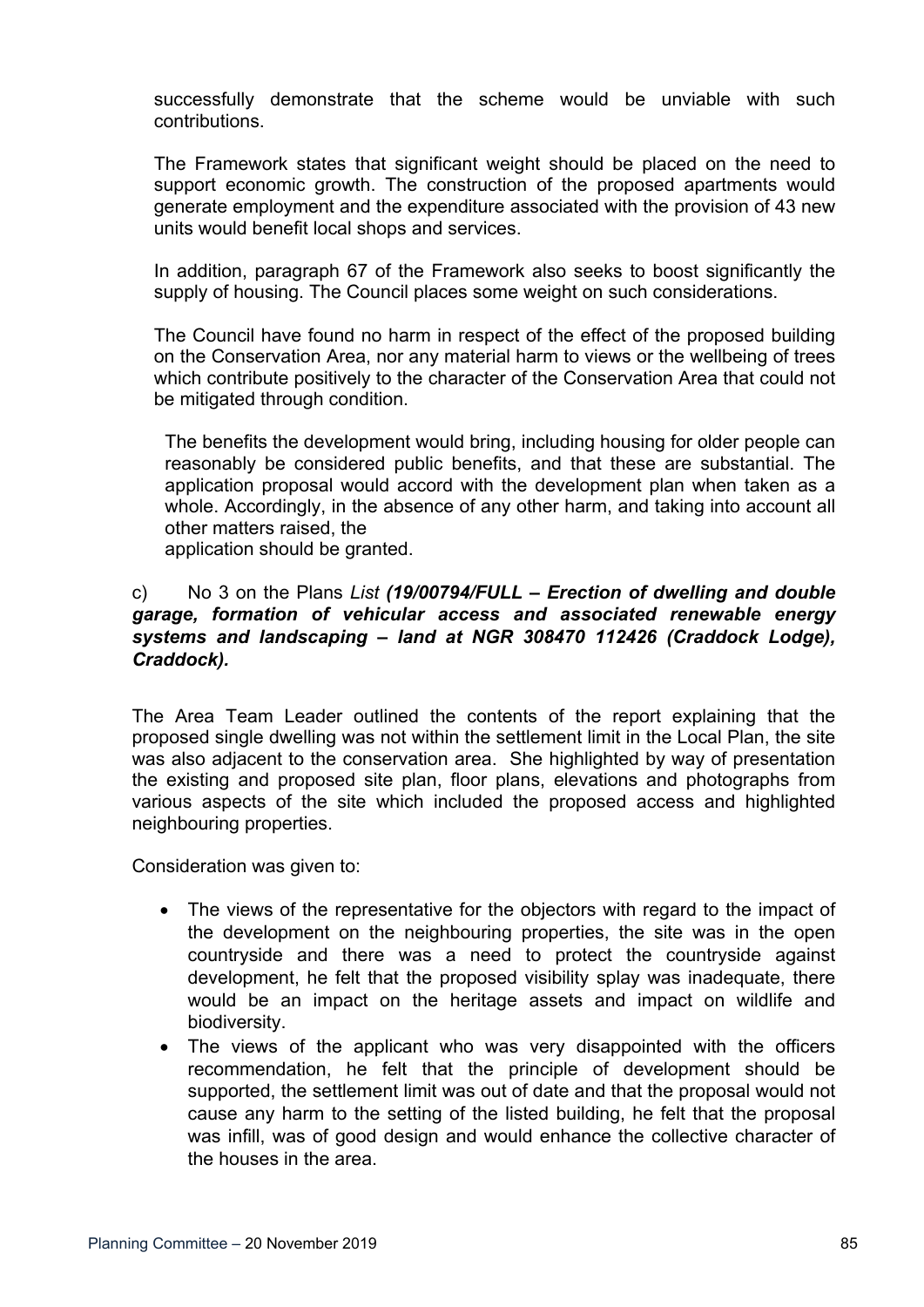- The view of Uffculme Parish Council who felt that the proposal was an extensive building in the open countryside, there was no link to agriculture and was outside the settlement limit and not in the Local Plan.
- One of the Ward members stated that this was a proposed retirement home and the applicant was looking to downsize and the proposal was of good design.
- Caselaw with regard to the term 'isolated' infill and the fact that Craddock was not a settlement and that approval would be setting a precedent.

**RESOLVED** that planning permission be refused as recommended by the Head of Planning, Economy and Regeneration.

(Proposed by Cllr F W Letch and seconded by Cllr Mrs C P Daw)

Notes:

- i) Cllr F W Letch declared a personal interest as one of the objectors was known to him;
- ii) Cllrs S J Clist made a declaration in accordance with the Protocol of Good Practice for Councillors in dealing with Planning Matters he had received emails and phone calls with regard to the application;
- iii) Cllr L J Cruwys made a declaration in accordance with the Protocol of Good Practice for Councillors in dealing with Planning Matters as he had spoken to the objectors;
- iv) Mr Dent spoke in objection to the application;
- v) Mr Marchmont (applicant) spoke;
- vi) Cllr Kingdom spoke on behalf of Uffculme Parish Council;
- vii) Cllr T G Hughes spoke as Ward Member;
- viii) Cllrs E J Berry and Mrs C A Collis requested that their vote against the decision be recorded;
- ix) Cllr E J Berry left the meeting at this point.
- x) The following late information was reported:

#### **The reason for refusal on page 87 should be amended as follows:**

1. National and local planning policy states that local planning authorities should avoid new isolated homes in the countryside unless there are special circumstances to justify an approval. The Local Planning Authority consider the proposals, do not offer a truly outstanding or innovative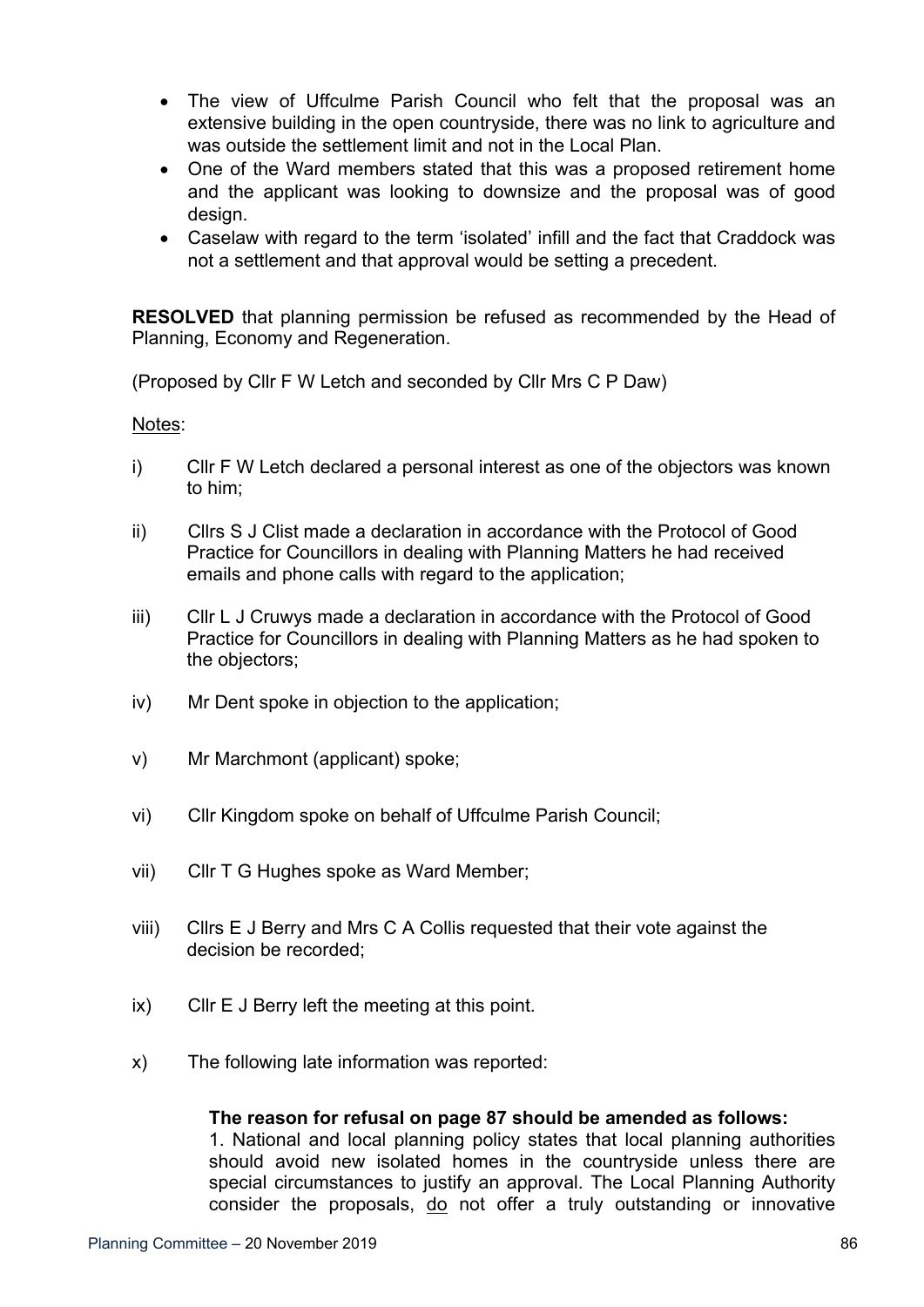architectural design, or reflect the highest standards in architecture and result in harm from the development in respect to the local distinctiveness and character of the area,

setting of designated heritage assets including Craddock Conservation Area and immediate listed building. The proposal is considered to represent an unsuitable and unsustainable

development that harms these material considerations, and fails to meet the required economic, environmental and social objectives. On this basis the proposals are considered to be contrary to the following development Policy COR2 of the Mid Devon Core Strategy (Local Plan Part 1), Policies DM1, DM2, DM14 and DM27 of Mid Devon Local Plan Part 3 (Development Management Policies) and the relevant National Planning Policy Framework.

# d) No 4 on the Plans *List (19/00210/MFUL – Demolition of buildings and erection of 18 dwellings and associated works, including vehicular access, garages, parking and landscaping – 36 Post Hill, Tiverton).*

The Area Planning Officer outlined the contents of the report by way of presentation highlighting the site location plan, the inclusion of the site within the Tiverton Eastern Urban Extension, associated Tiverton EUE Masterplan and Design Guide and the sites proximity to the development at Braid Park (under construction). She highlighted an aerial photograph of the site, the existing properties, the established building line, the proposed site plan and preferred vehicular access connecting to Braid Park and beyond. She also highlighted the junction of the preferred route with Post Hill and the relationship of plots 1 and 2 with Post Hill properties. She explained that the redundant buildings would be removed and there was a tree removal plan for the site. She also explained the vacant building credit in relation to affordable housing provision, the planting plan for the development and highlighted the elevations for plot 1 which was to be a landmark building designed to turn the corner and plot 2 which did sit forward but did pick up the building line with the existing dwellings in Fairway. Members were also provided photographs from various aspects of the site. The officer also stated that answers to questions posed in public question time had been covered in her presentation.

Consideration was given to:

- The number of trees to be removed and the general tidying up of the site
- The access to the site and possible visibility issues when turning right our onto Post Hill
- The number of parking spaces available in the parking court and their association to the dwellings
- The location, height and size for the units on plots 1 and 2
- The traffic calming in the area
- The views of the agent who referred to the road, cycle and footpaths link through the site into the wider Eastern Urban Extension, the extant planning permission for a care home on the site, that the site was proposed to be developed to a high quality and would deliver a link to the Eastern Urban Extension. Plots 1 and 2 were thought to be good urban design and had been proposed in line with the Design Guide.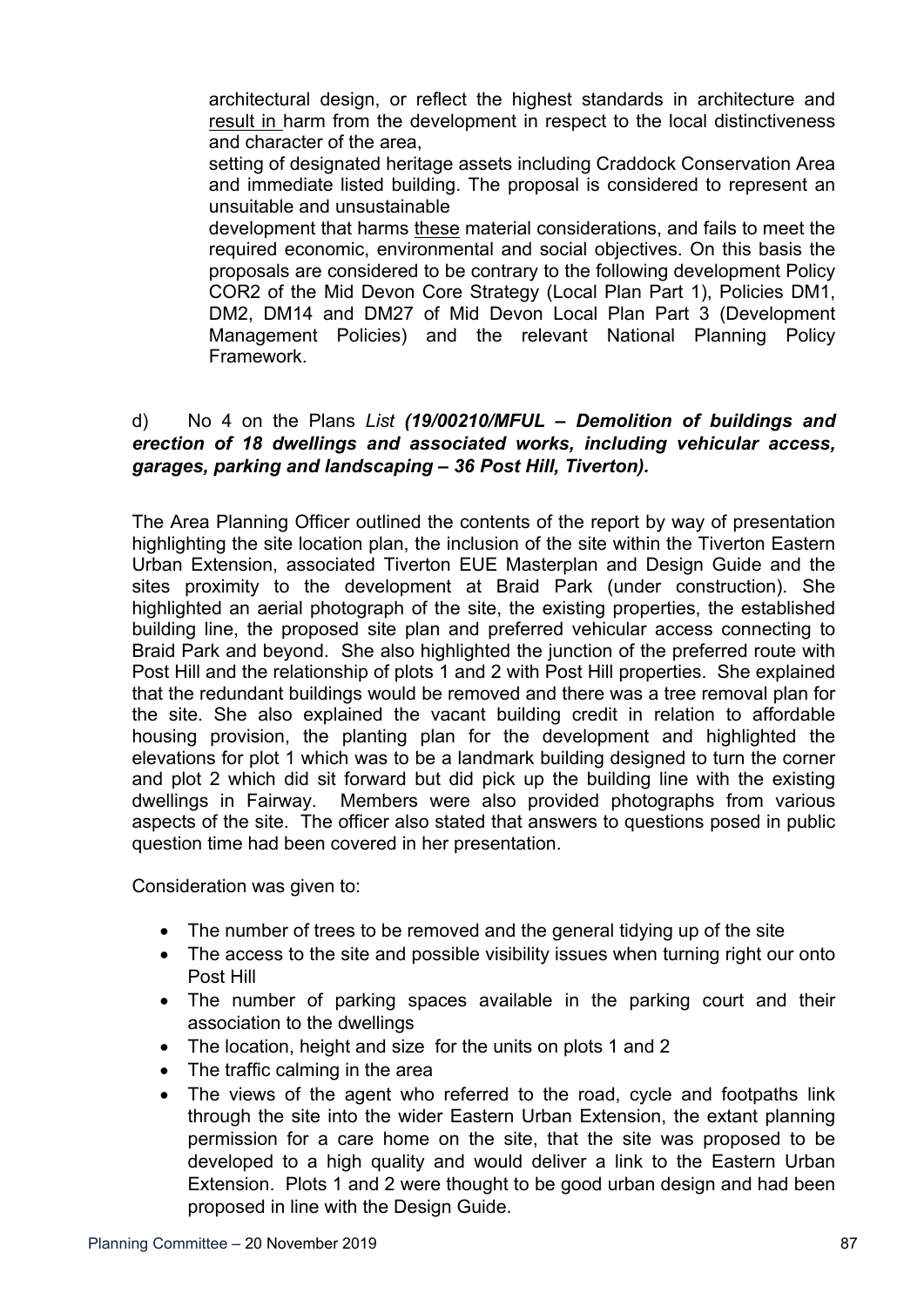• Whether plots 1 and 2 should be set back further into the site

**RESOLVED** that the application be deferred to allow for further discussions between officers and the developer to take place with regard to the siting of plots 1 and 2 and to consider specifically the height of plot 2.

(Proposed by Cllr L J Cruwys and seconded by Cllr Mrs C P Daw)

### Notes:

- i) Cllr B G J Warren and R F Radford made declarations in accordance with the Protocol of Good Practice for Councillors in dealing with Planning Matters as they had been contacted by an objector;
- ii) Mr Frost (Agent) spoke;
- iii) The following late information was reported:

Proposed condition:

Condition 18

The occupation of any dwelling in any agreed phase of the development shall not take place until a minimum of two (2) electric vehicle charging points have been installed into two properties. The properties to receive the charging points shall be identified, for approval in writing, by the Local Planning Authority.

REASON: In the interests of proper planning in compliance with Policy DM8 of the Local Plan Part 3.

The report for 36 Post Hill makes reference (Page 105, para 3) to 'a separating distance of some 25m between No. 26 Mayfair and Unit 1'. Unfortunately this measurement did not take into account the carriageway and pavement of Post Hill road itself. The sentence in the report should read:

'…a separating distance of some 37m between No. 26 Mayfair and Unit 1'. The 37m distance takes into account 20.5m (approx.) from the rear elevation of No. 26 Mayfair to edge of carriageway, 5m set back from edge of pavement for Unit 1 and approximately 11.5m for Post Hill carriageway, pavement and verge.

# e) No 5 on the Plans *List (19/00924/HOUSE – Erection of an extension and alterations to roof to include first floor accommodation and former window – 7 Rackenford Road, Tiverton).*

The Interim Group Manager for Development outlined the contents of the report by way of presentation highlighting the existing and proposed plans, the existing and proposed roof plans, proposed floor plans and elevations and photographs from various aspects of the site. She informed the meeting of the history of the site and that the application before them was much smaller than originally received and that the proposal was virtually within the limits of Permitted Development Rights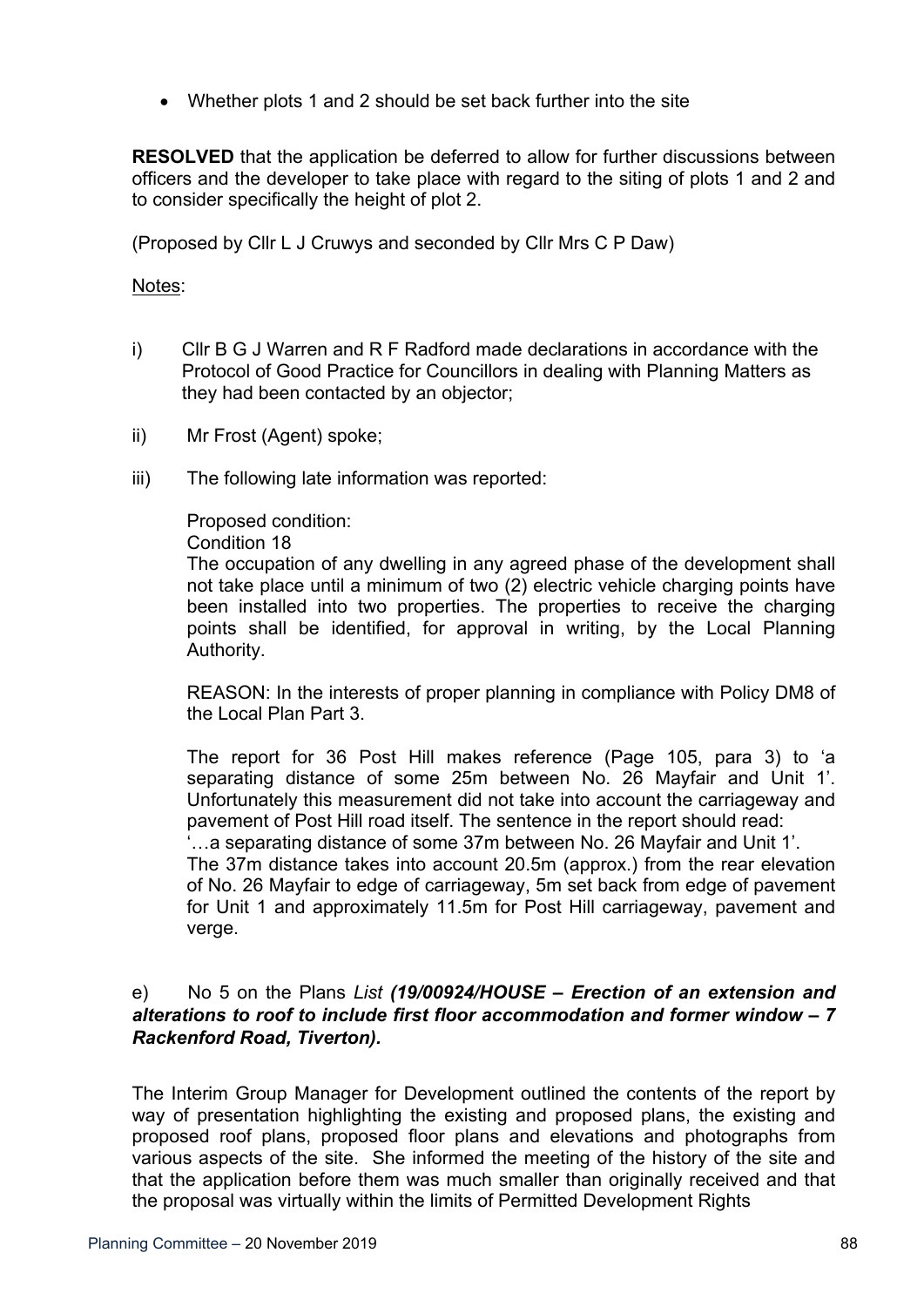Consideration was given to:

- Whether there were all bungalows in the area of the proposal
- The dormer was no higher than the ridge
- The views of the objector who had concerns of overlooking into the principle rooms of another property, the scale and impact of the proposal and whether obscure windows could be added to the dormer.
- The views of the local Ward members with regard to the impact on No 9 Rackenford Road, there was no lack of housing in the area but there was a shortage of bungalows and whether the garage would be lost
- What would be allowed under Permitted Development Rights

**RESOLVED** that planning permission be granted subject to conditions as recommended by the Head of Planning, Economy and Regeneration.

(Proposed by Cllr F W Letch and seconded by Cllr C P Daw)

Notes:

- i) Mr Lavery spoke in objection to the application;
- ii) Cllrs R J Dolley and E G Luxton spoke as Ward Members;
- iii) Cllrs E G Luxton and B G J Warren requested that their vote against the decision be recorded.

# 84 **MAJOR APPLICATIONS WITH NO DECISION (3-29-00)**

The Committee had before it, and **NOTED,** a list \* of major applications with no decision.

It was **AGREED** that:

Application 19/01839/MOUT (Colebrook Lane, Cullompton) be brought before committee for determination

Application 19/01836/MOUT (Higher Town, Sampford Peverell) be brought before committee for determination

Note: \*List previously circulated; copy attached to the Minutes

# 85 **APPEAL DECISIONS(3-30-45)**

The Committee had before it and **NOTED** a list of appeal decisions \* providing information on the outcome of recent planning appeals.

Note: \*List previously circulated; copy attached to Minutes.